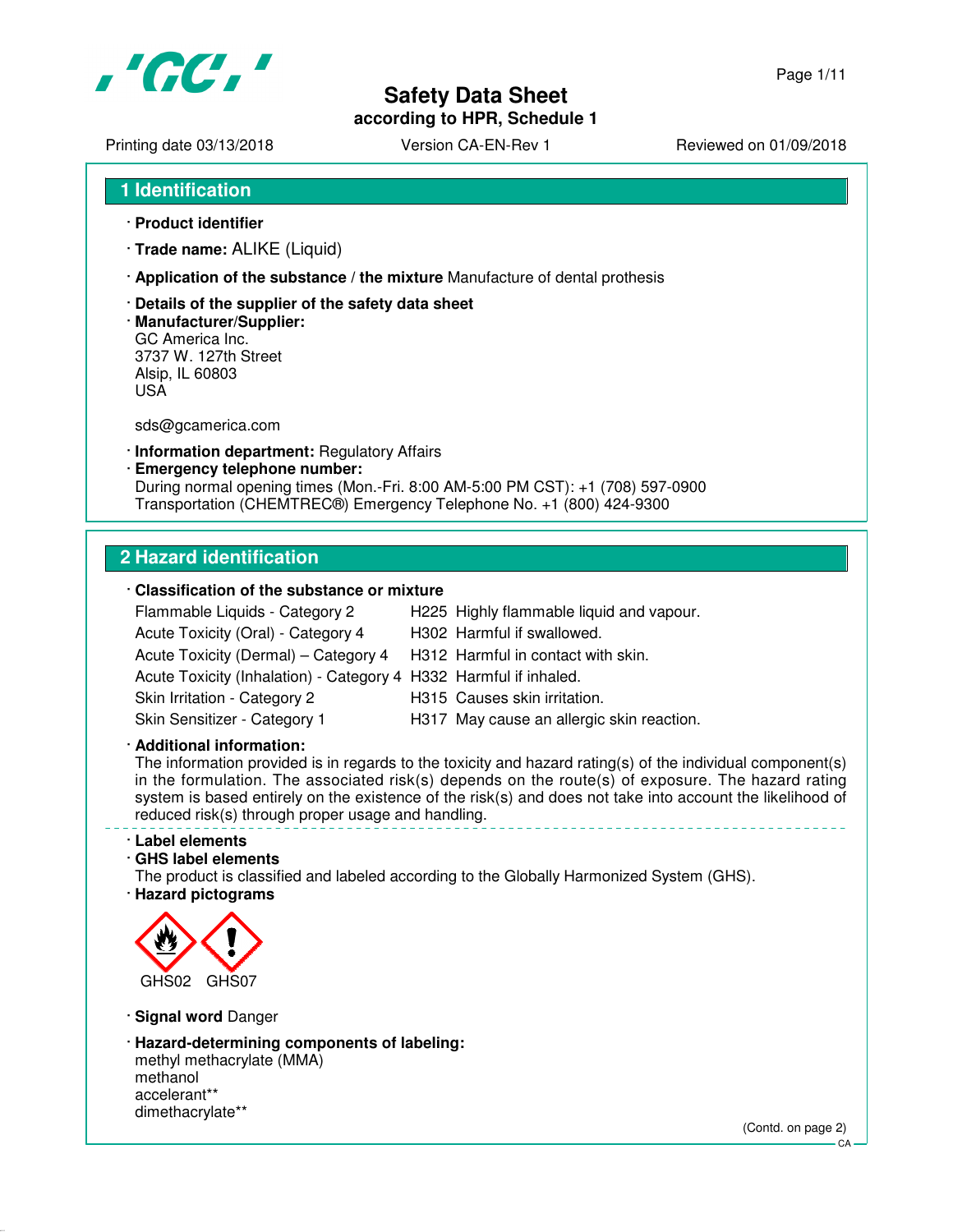Printing date 03/13/2018 Version CA-EN-Rev 1 Reviewed on 01/09/2018

#### **Trade name:** ALIKE (Liquid)

(Contd. of page 1) · **Hazard statements** Highly flammable liquid and vapour. Harmful if swallowed, in contact with skin or if inhaled. Causes skin irritation. May cause an allergic skin reaction. · **Precautionary statements** Keep away from heat, hot surfaces, sparks, open flames and other ignition sources. No smoking. Contaminated work clothing should not be allowed out of the workplace. Wear protective gloves/protective clothing/eye protection/face protection. IF ON SKIN (or hair): Take off immediately all contaminated clothing. Rinse skin with water [or shower]. Store in a well-ventilated place. Keep cool. Dispose of contents/container in accordance with local/regional/national/international regulations. · **Classification system:** · **NFPA ratings (scale 0 - 4)** 2 3 2  $Health = 2$  $Fire = 3$  $Reactivity = 2$ · **HMIS-ratings (scale 0 - 4)** HEALTH 2  $Health = 2$ 

 FIRE <mark>| REACTIVITY</mark> 2 3  $Fire = 3$  $Reactivity = 2$ 

### **3 Composition/Information on ingredients**

#### · **Chemical characterization: Mixtures**

· **Description:** Mixture of the substances listed below with nonhazardous additions.

| · Dangerous components: |                                        |                    |
|-------------------------|----------------------------------------|--------------------|
|                         | CAS: 80-62-6 methyl methacrylate (MMA) | 60 - 100% w/w      |
| CAS: 67-56-1   methanol |                                        | 5 - 10% w/w        |
|                         | dimethacrylate**                       | 1 - 5% w/w         |
|                         | accelerant**                           | $0.5 - 1.5\%$ w/w  |
|                         | UV-light absorber**                    | $ 0.5 - 1.5\%$ w/w |

#### · **Additional information:**

If a substance is marked with \*\*, then substance is a trade secret. This is allowed under OSHA's Hazard Communication Standard (HCS) as a trade secret and under GHS as Confidential Business Information (CBI).

## **4 First aid measures**

#### · **Description of first aid measures**

#### · **General information:**

Immediately remove any clothing soiled by the product.

Symptoms of poisoning may even occur after several hours; therefore medical observation for at least 48 hours after the accident.

If symptoms persist consult doctor.

(Contd. on page 3)

 $C_A$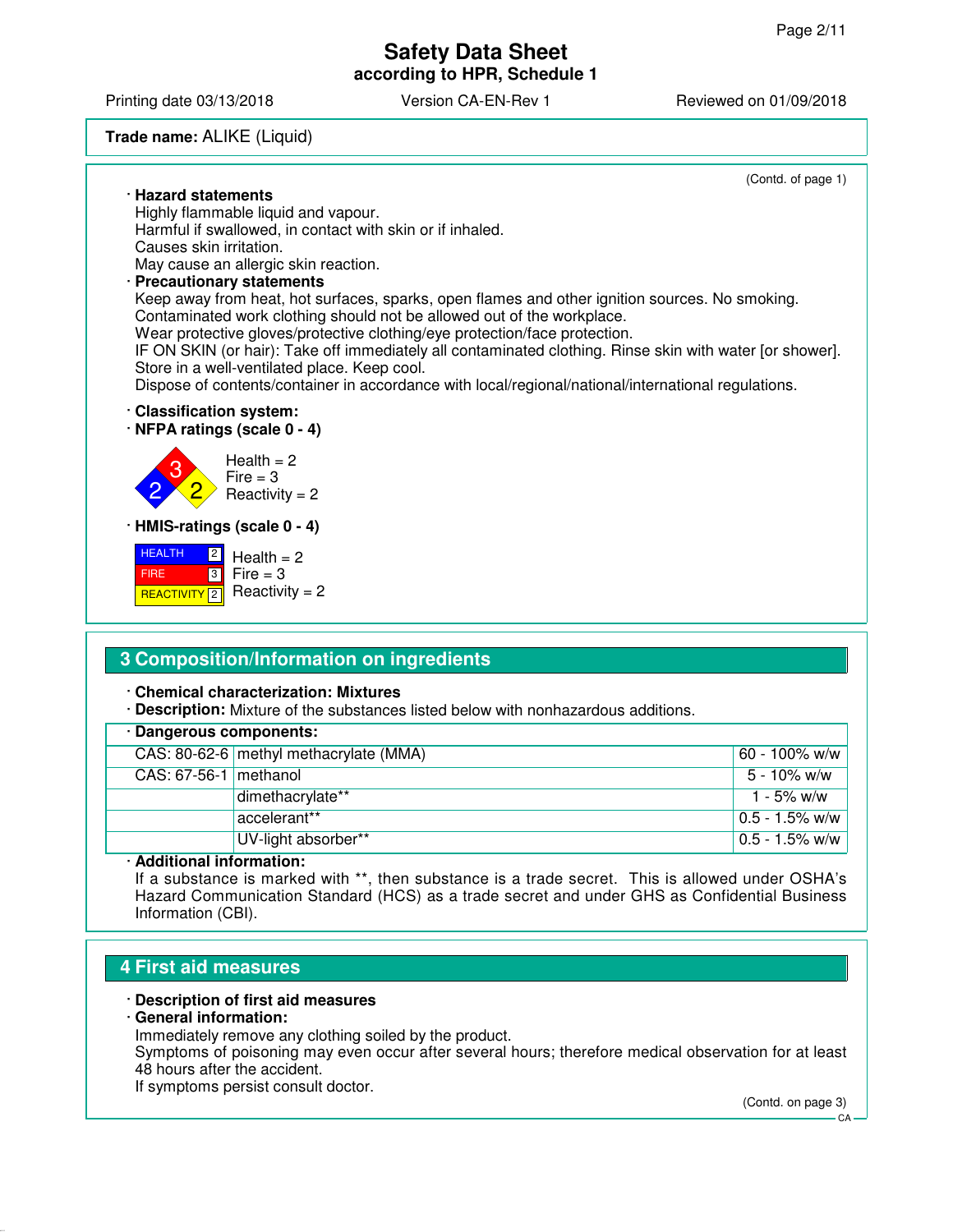Printing date 03/13/2018 **Version CA-EN-Rev 1** Reviewed on 01/09/2018

#### **Trade name:** ALIKE (Liquid)

|                                                                                      | (Contd. of page 2) |
|--------------------------------------------------------------------------------------|--------------------|
| · After inhalation:                                                                  |                    |
| Supply fresh air or oxygen; call for doctor.                                         |                    |
| In case of unconsciousness place patient stably in side position for transportation. |                    |
| Do not use mouth to mouth or mouth to nose resuscitation.                            |                    |
| · After skin contact:                                                                |                    |
| Immediately wash with water and soap and rinse thoroughly.                           |                    |
| Seek medical treatment.                                                              |                    |
| · After eye contact:                                                                 |                    |
| Protect unharmed eye.                                                                |                    |
| Rinse opened eye for several minutes under running water.                            |                    |
| If symptoms persist consult doctor.                                                  |                    |
| · After swallowing:                                                                  |                    |
| Do not induce vomiting; immediately call for medical help.                           |                    |
| Rinse out mouth and then drink plenty of water.                                      |                    |
| $\cdot$ Information for doctor:                                                      |                    |
| Most important symptoms and effects, both acute and delayed Allergic reactions       |                    |
| · Indication of any immediate medical attention and special treatment needed         |                    |
| No further relevant information available.                                           |                    |
|                                                                                      |                    |
| <b>5 Firefighting measures</b>                                                       |                    |
|                                                                                      |                    |
| · Extinguishing media                                                                |                    |
| · Suitable extinguishing agents: CO2, sand, extinguishing powder. Do not use water.  |                    |
| · For safety reasons unsuitable extinguishing agents: Water                          |                    |
| · Special hazards arising from the substance or mixture                              |                    |
| In case of fire, the following can be released:                                      |                    |

Carbon monoxide and carbon dioxide

· **Advice for firefighters**

· **Protective equipment:** Mouth respiratory protective device. Wear self-contained respiratory protective device.

· **Additional information** Dispose of fire debris and contaminated fire fighting water in accordance with official regulations.

## **6 Accidental release measures**

· **Personal precautions, protective equipment and emergency procedures** Remove persons from danger area. Keep away from ignition sources Avoid contact with the eyes and skin. Wear protective clothing. · **Environmental precautions:** Do not allow product to reach sewage system or any water course. Do not allow to penetrate the ground/soil. · **Methods and material for containment and cleaning up:** Ensure adequate ventilation. Absorb liquid components with liquid-binding material. Dispose of the collected material according to regulations. · **Reference to other sections** See Section 7 for information on safe handling.

See Section 8 for information on personal protection equipment.

(Contd. on page 4)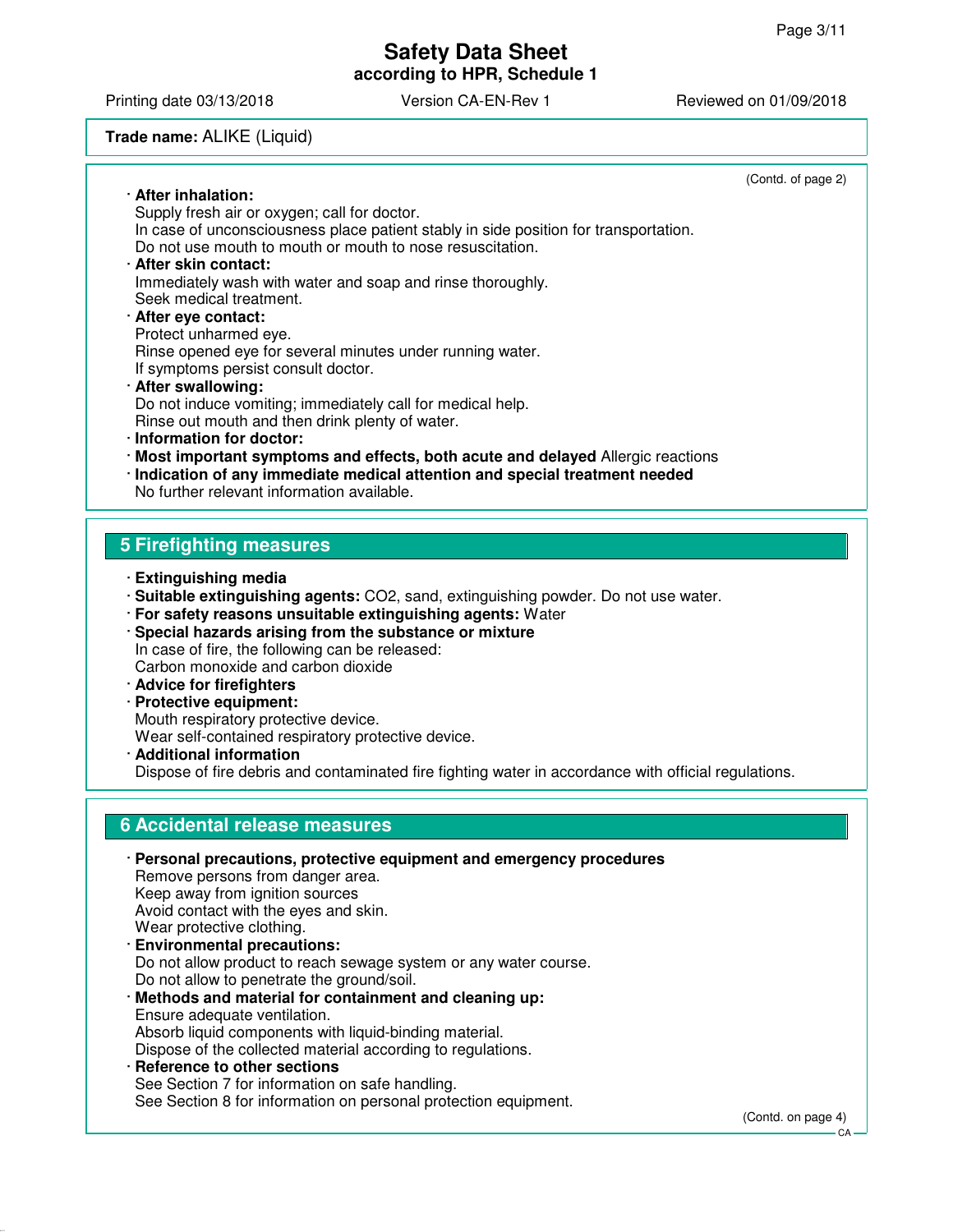Printing date 03/13/2018 Version CA-EN-Rev 1 Reviewed on 01/09/2018

**Trade name:** ALIKE (Liquid)

See Section 13 for disposal information.

(Contd. of page 3)

### **7 Handling and storage**

#### · **Handling:**

- · **Precautions for safe handling** Observe instructions for use. Ensure good ventilation/exhaustion at the workplace. Do not inhale dust / smoke / mist. Prevent formation of aerosols. Avoid contact with the eyes and skin. · **Information about protection against explosions and fires:** Keep ignition sources away - Do not smoke. Protect against electrostatic charges. Do not spray on a naked flame or any incandescent material. · **Conditions for safe storage, including any incompatibilities**
- · **Storage:**
- · **Requirements to be met by storerooms and receptacles:** Store in a cool location. Store only in unopened original receptacles.
- · **Information about storage in one common storage facility:** Store away from foodstuffs.

#### · **Further information about storage conditions:** Observe instructions for use / storage. Keep receptacle tightly sealed. Store in cool, dry conditions in well sealed receptacles. Protect from heat and direct sunlight. Store in a cool place.

**Specific end use(s)** No further relevant information available.

### **8 Exposure controls/ Personal protection**

- · **Additional information about design of technical systems:** No further data; see item 7.
- · **Control parameters**

| Components with limit values that require monitoring at the workplace: |  |
|------------------------------------------------------------------------|--|
|------------------------------------------------------------------------|--|

#### **CAS: 67-56-1 methanol** EL Short-term value: 250 ppm

- Long-term value: 200 ppm **Skin** EV Short-term value:  $325 \text{ mg/m}^3$ , 250 ppm
	- Long-term value:  $260$  mg/m<sup>3</sup>, 200 ppm
	- **Skin**

· **Additional information:** The lists that were valid during the creation were used as basis.

· **Exposure controls**

- · **Personal protective equipment:**
- · **General protective and hygienic measures:**

The usual precautionary measures for handling chemicals should be followed.

Avoid contact with the eyes and skin.

Wash hands before breaks and at the end of work.

Keep away from foodstuffs, beverages and feed.

(Contd. on page 5)

 $C.A$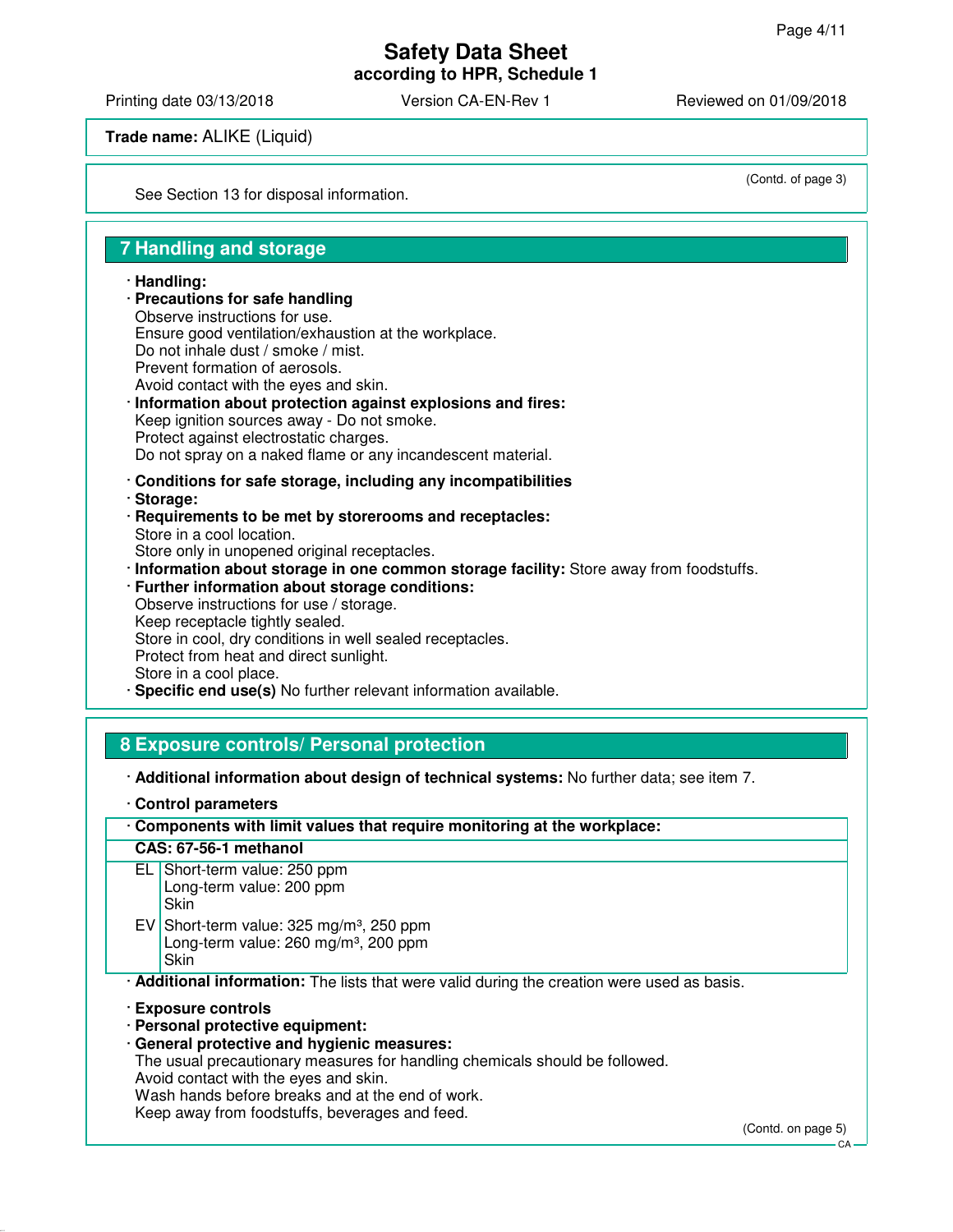(Contd. of page 4)

### **Safety Data Sheet according to HPR, Schedule 1**

Printing date 03/13/2018 <br>
Version CA-EN-Rev 1 Reviewed on 01/09/2018

### **Trade name:** ALIKE (Liquid)

Immediately remove all soiled and contaminated clothing. · **Breathing equipment:**



Suitable respiratory protective device recommended.

· **Protection of hands:**



Protective gloves

#### · **Material of gloves**

The selection of the suitable gloves does not only depend on the material, but also on further marks of quality and varies from manufacturer to manufacturer. As the product is a preparation of several substances, the resistance of the glove material can not be calculated in advance and has therefore to be checked prior to the application.

#### · **Penetration time of glove material**

The exact break through time has to be found out by the manufacturer of the protective gloves and has to be observed.

#### · **Eye protection:**

Manufacturing sites: Wear safety glasses with side shields (or goggles). Distribution, Workplace, and Household Settings: No special protective equipment required

| · Information on basic physical and chemical properties |                               |  |
|---------------------------------------------------------|-------------------------------|--|
| <b>General Information</b>                              |                               |  |
| · Appearance:                                           |                               |  |
| Form:                                                   | Liquid                        |  |
| Color:                                                  | Colorless                     |  |
| · Odor:                                                 | Methacrylic                   |  |
| <b>Odor threshold:</b>                                  | Not determined.               |  |
| · pH-value:                                             | Not determined.               |  |
| Change in condition                                     |                               |  |
| <b>Melting point/Melting range:</b>                     | Undetermined.                 |  |
| <b>Boiling point/Boiling range:</b>                     | 64 $\degree$ C                |  |
| · Flash point:                                          | 12 °C                         |  |
|                                                         |                               |  |
| · Flammability (solid, gaseous):                        | Not applicable.               |  |
| · Ignition temperature:                                 | Undetermined.                 |  |
| Decomposition temperature:                              | Not determined.               |  |
| · Auto igniting:                                        | Product is not self-igniting. |  |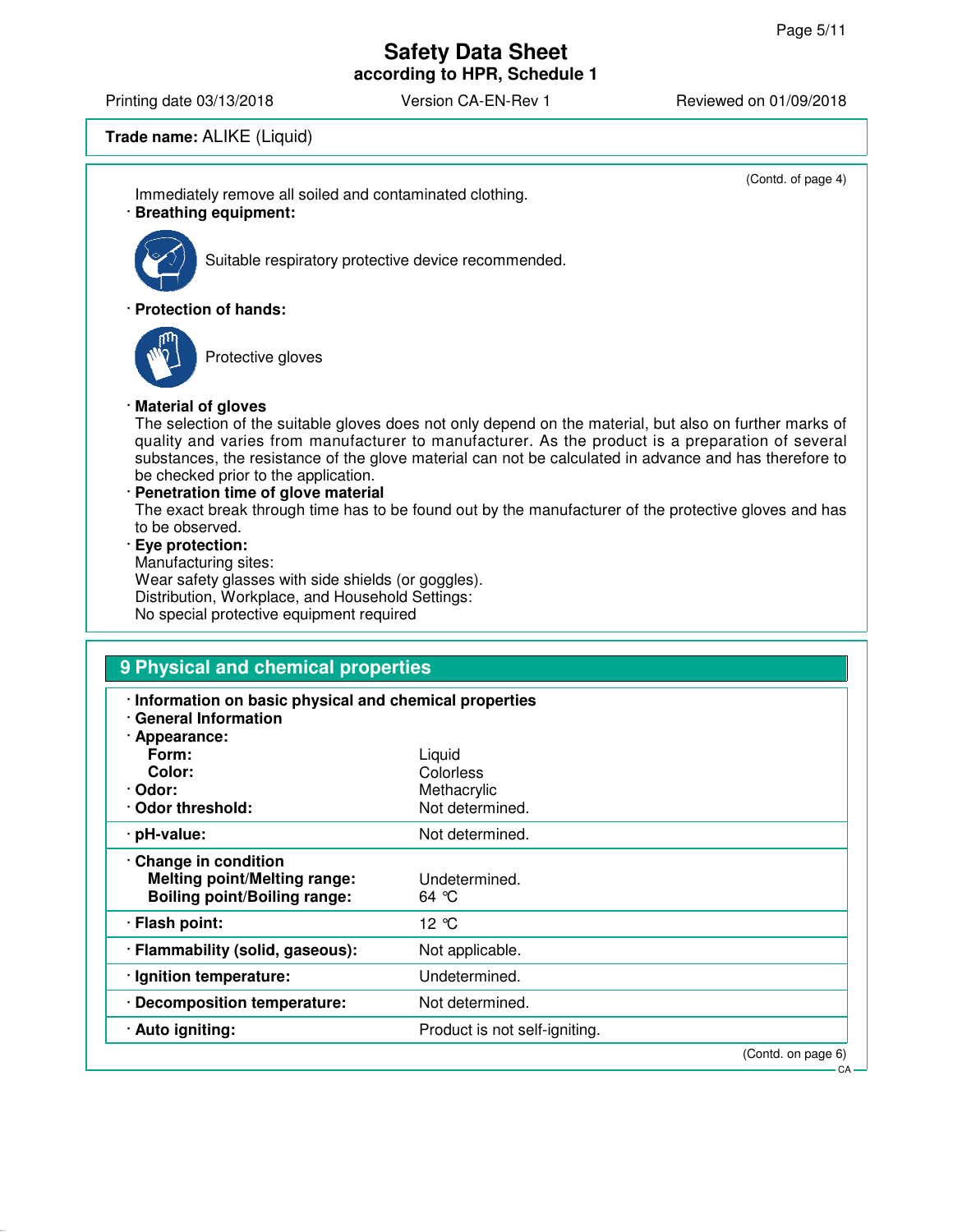**according to HPR, Schedule 1**

Printing date 03/13/2018 **Version CA-EN-Rev 1** Reviewed on 01/09/2018

**Trade name:** ALIKE (Liquid)

|                                                                           | (Contd. of page 5)                                                                                                                |
|---------------------------------------------------------------------------|-----------------------------------------------------------------------------------------------------------------------------------|
| · Danger of explosion:                                                    | Heating may cause an explosion.<br>Product is not explosive. However, formation of explosive air/<br>vapor mixtures are possible. |
| · Explosion limits:<br>Lower:<br>Upper:                                   | $2.1$ Vol %<br>12.5 Vol %                                                                                                         |
| · Vapor pressure:                                                         | Not determined.                                                                                                                   |
| · Density:<br>· Relative density<br>· Vapor density<br>· Evaporation rate | Not determined.<br>Not determined.<br>Not determined.<br>Not determined.                                                          |
| · Solubility in / Miscibility with<br>Water:                              | Insoluble.                                                                                                                        |
| · Partition coefficient (n-octanol/water): Not determined.                |                                                                                                                                   |
| · Viscosity:<br>Dynamic:<br><b>Kinematic:</b>                             | Not determined.<br>Not determined.                                                                                                |
| · Solvent content:<br><b>Organic solvents:</b><br>Other information       | 8.7%<br>No further relevant information available.                                                                                |

## **10 Stability and reactivity**

- · **Reactivity** Danger of polymerization.
- · **Chemical stability** Stable at ambient temperature.
- · **Thermal decomposition / conditions to be avoided:** No decomposition if used according to specifications.
- · **Possibility of hazardous reactions** Spontaneous polymerization can be caused in unstabilized product e.g. by ambient heat. Danger of receptacles bursting because of high vapor pressure if heated. Exothermic polymerization. · **Conditions to avoid** Keep away from heat, hot surfaces, sparks, open flames and other ignition sources. No smoking.
- · **Incompatible materials:** Reacts with peroxides and other radical forming substances. Reacts with amines. Reacts with heavy metals.
- · **Hazardous decomposition products:** No dangerous decomposition products known.

 CA (Contd. on page 7)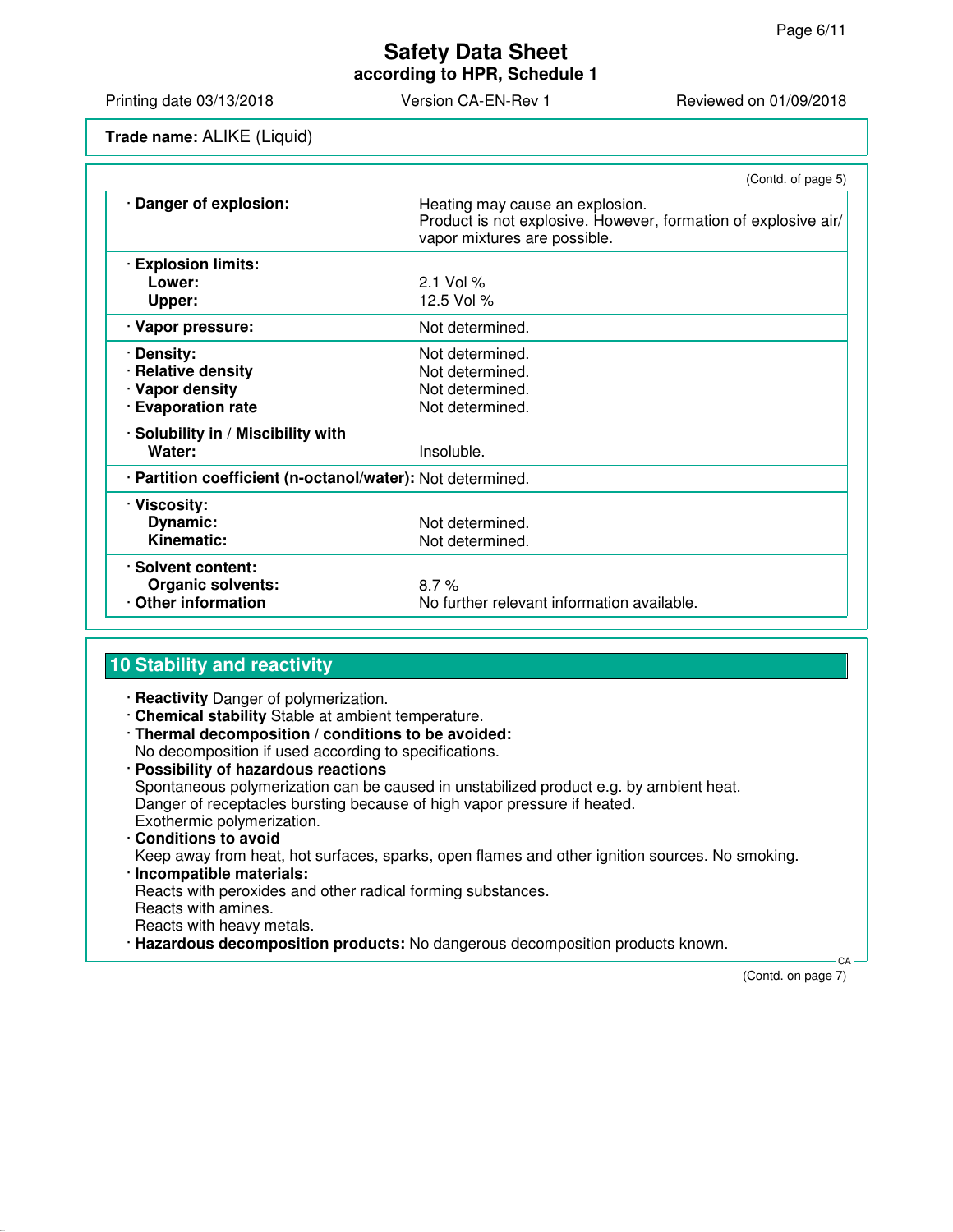**according to HPR, Schedule 1**

Printing date 03/13/2018 Version CA-EN-Rev 1 Reviewed on 01/09/2018

## **Trade name:** ALIKE (Liquid)

(Contd. of page 6)

|                                       | <b>11 Toxicological information</b> | · Information on toxicological effects                                                                                                                                                                                                                                                                                                                                                                                                                                                                                                                   |                |
|---------------------------------------|-------------------------------------|----------------------------------------------------------------------------------------------------------------------------------------------------------------------------------------------------------------------------------------------------------------------------------------------------------------------------------------------------------------------------------------------------------------------------------------------------------------------------------------------------------------------------------------------------------|----------------|
| · Acute toxicity:                     |                                     |                                                                                                                                                                                                                                                                                                                                                                                                                                                                                                                                                          |                |
|                                       |                                     | · LD/LC50 values that are relevant for classification:                                                                                                                                                                                                                                                                                                                                                                                                                                                                                                   |                |
| CAS: 67-56-1 methanol                 |                                     |                                                                                                                                                                                                                                                                                                                                                                                                                                                                                                                                                          |                |
| Oral                                  | LD50                                | 13,000 mg/kg (rat $(f+m)$ )                                                                                                                                                                                                                                                                                                                                                                                                                                                                                                                              |                |
| Dermal                                | LD50                                | 12,800 mg/kg (rabbit)                                                                                                                                                                                                                                                                                                                                                                                                                                                                                                                                    |                |
| accelerant**                          |                                     |                                                                                                                                                                                                                                                                                                                                                                                                                                                                                                                                                          |                |
| Oral                                  | LD50                                | 1,650 mg/kg (rat $(f+m)$ )                                                                                                                                                                                                                                                                                                                                                                                                                                                                                                                               |                |
| Dermal                                | LD50                                | $> 2,000$ mg/kg (rat (f+m))                                                                                                                                                                                                                                                                                                                                                                                                                                                                                                                              |                |
|                                       |                                     | Inhalative LC50/4 h 254 mg/l (rat $(f+m)$ )                                                                                                                                                                                                                                                                                                                                                                                                                                                                                                              |                |
| preparations:                         |                                     | Sensitization possible through skin contact.<br>· Additional toxicological information:<br>The product shows the following dangers according to internally approved calculation methods for                                                                                                                                                                                                                                                                                                                                                              |                |
| Irritant<br>· Carcinogenic categories |                                     |                                                                                                                                                                                                                                                                                                                                                                                                                                                                                                                                                          |                |
|                                       |                                     | · IARC (International Agency for Research on Cancer)                                                                                                                                                                                                                                                                                                                                                                                                                                                                                                     |                |
| methyl methacrylate (MMA)             |                                     |                                                                                                                                                                                                                                                                                                                                                                                                                                                                                                                                                          | $\overline{3}$ |
| hydroquinone (HQ)                     |                                     |                                                                                                                                                                                                                                                                                                                                                                                                                                                                                                                                                          | $\overline{3}$ |
|                                       |                                     |                                                                                                                                                                                                                                                                                                                                                                                                                                                                                                                                                          |                |
|                                       |                                     | · NTP (National Toxicology Program)                                                                                                                                                                                                                                                                                                                                                                                                                                                                                                                      |                |
|                                       |                                     | None of the ingredients is listed.                                                                                                                                                                                                                                                                                                                                                                                                                                                                                                                       |                |
|                                       |                                     | · Carcinogenic categories' legend:<br>IARC Group 1: The agent is carcinogenic to humans.<br>IARC Group 2A: The agent is probably carcinogenic to humans.<br>IARC Group 2B: The agent is possibly carcinogenic to humans.<br>IARC Group 3: The agent is not classifiable as to its carcinogenicity to humans.<br>IARC Group 4: The agent is probably not carcinogenic to humans.<br>NTP K: Known to be human carcinogen.<br>NTP R: Reasonably anticipated to be human carcinogen.<br>· Repeated dose toxicity. No further relevant information available. |                |
|                                       |                                     | CMR effects (carcinogenity, mutagenicity and toxicity for reproduction)<br>No further relevant information available.                                                                                                                                                                                                                                                                                                                                                                                                                                    |                |

(Contd. on page 8)

**CA**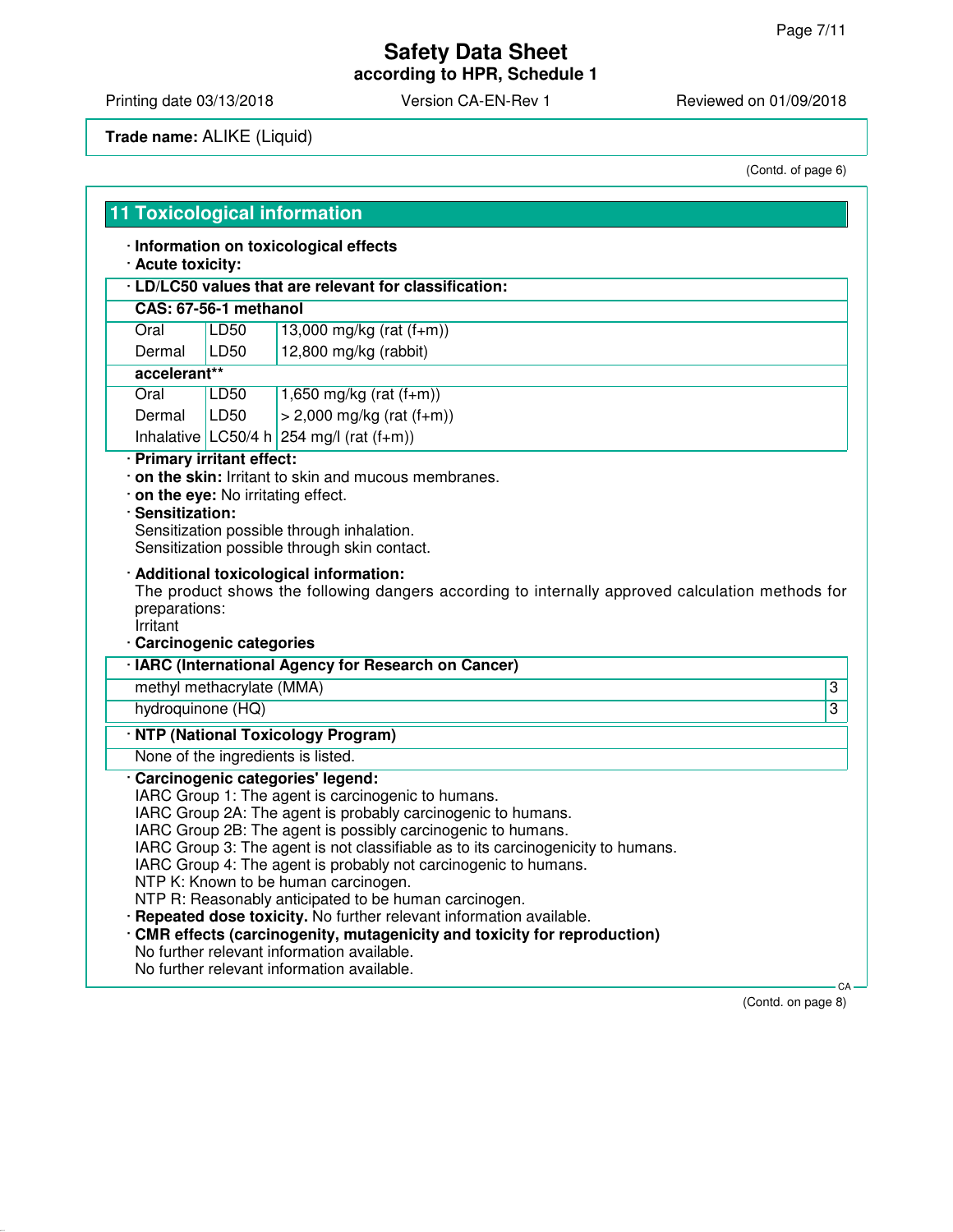**according to HPR, Schedule 1**

Printing date 03/13/2018 <br>
Version CA-EN-Rev 1 Reviewed on 01/09/2018

#### **Trade name:** ALIKE (Liquid)

(Contd. of page 7)

### **12 Ecological information**

- · **Toxicity**
- · **Aquatic toxicity:**

#### **CAS: 67-56-1 methanol**

EC50/48h (static) 10,000 mg/l (daphnia magna) (static)

- intoxication
- · **Persistence and degradability** No further relevant information available.
- · **Behavior in environmental systems:**
- · **Bioaccumulative potential** No further relevant information available.
- · **Mobility in soil** No further relevant information available.
- · **Additional ecological information:**
- · **General notes:** Generally not hazardous for water
- · **Results of PBT and vPvB assessment**
- · **PBT:** Not applicable.
- · **vPvB:** Not applicable.
- · **Other adverse effects** No further relevant information available.

## **13 Disposal considerations**

- · **Waste treatment methods**
- · **Recommendation:** Smaller quantities can be disposed of with household waste.
- · **Uncleaned packagings:**
- · **Recommendation:** Disposal must be made according to official regulations.

| · UN-Number                     |                                                                                           |
|---------------------------------|-------------------------------------------------------------------------------------------|
| · DOT, TDG, IMDG, IATA          | UN1993                                                                                    |
| $\cdot$ UN proper shipping name |                                                                                           |
| ∙ DOT                           | Flammable liquids, n.o.s. (Methyl methacrylate monomer,<br>stabilized, Methanol)          |
| ∙ TDG                           | 1993 Flammable liquids, n.o.s. (Methyl methacrylate<br>monomer, stabilized, Methanol)     |
| · IMDG, IATA                    | FLAMMABLE LIQUID, N.O.S. (METHYL<br>METHACRYLATE MONOMER, STABILIZED,<br><b>METHANOL)</b> |
| · Transport hazard class(es)    |                                                                                           |
| · DOT                           |                                                                                           |
|                                 |                                                                                           |
| · Class                         | 3 Flammable liquids                                                                       |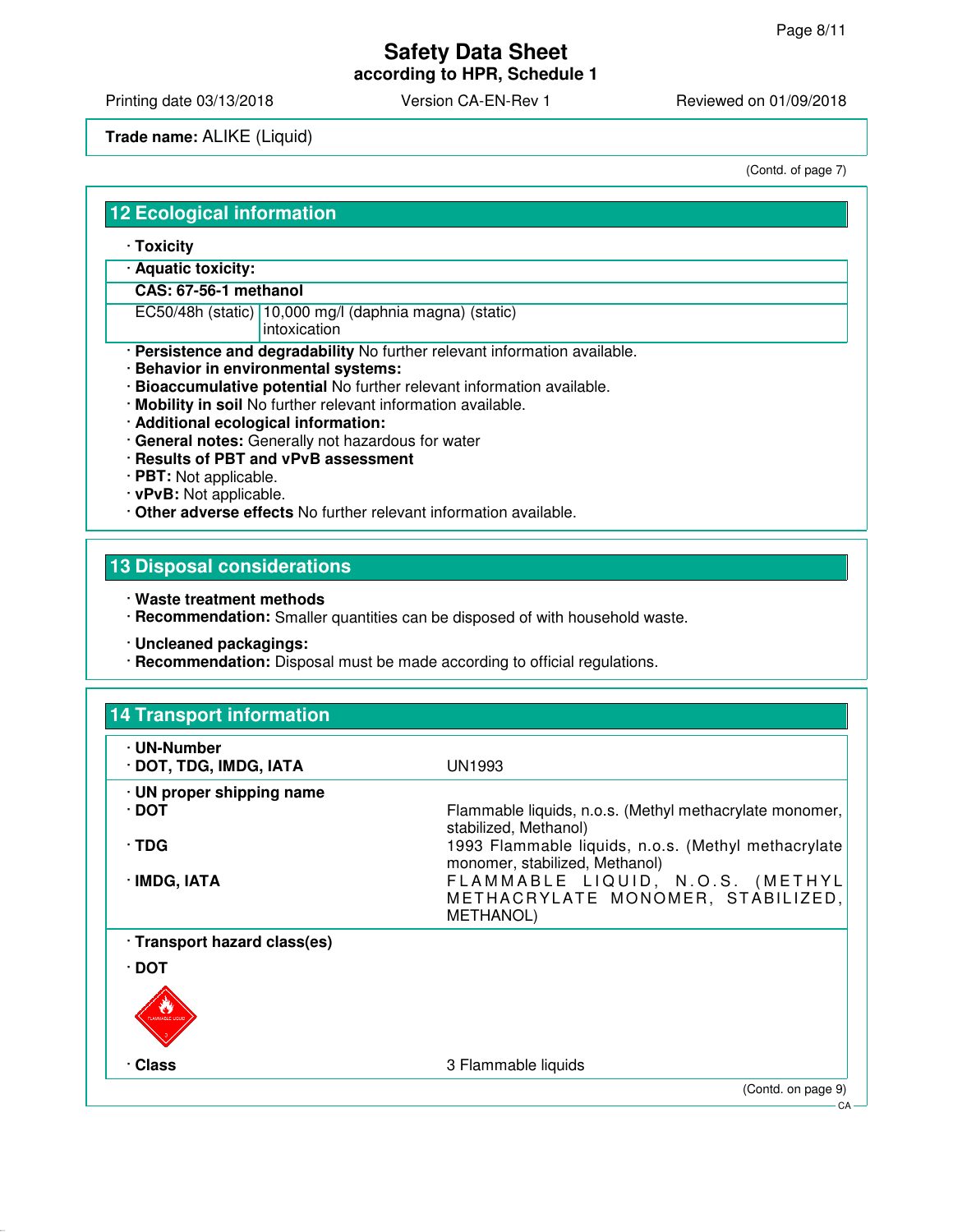**according to HPR, Schedule 1**

Printing date 03/13/2018 Version CA-EN-Rev 1 Reviewed on 01/09/2018

**Trade name:** ALIKE (Liquid)

|                                                 | (Contd. of page 8)                                                                                              |
|-------------------------------------------------|-----------------------------------------------------------------------------------------------------------------|
| · Label<br>· TDG, IMDG, IATA                    | 3                                                                                                               |
|                                                 |                                                                                                                 |
| · Class                                         | 3 Flammable liquids                                                                                             |
| · Label                                         | 3                                                                                                               |
| · Packing group<br>· DOT, TDG, IMDG, IATA       | $\mathbf{I}$                                                                                                    |
| · Environmental hazards:<br>· Marine pollutant: | No                                                                                                              |
| · Special precautions for user<br>· EMS Number: | Warning: Flammable liquids<br>$F-E, S-E$                                                                        |
| · Stowage Category                              | B                                                                                                               |
| · Transport in bulk according to Annex II of    |                                                                                                                 |
| MARPOL73/78 and the IBC Code                    | Not applicable.                                                                                                 |
| · Transport/Additional information:             |                                                                                                                 |
| $\cdot$ TDG<br>· Excepted quantities (EQ)       | Code: E2<br>Maximum net quantity per inner packaging: 30 ml<br>Maximum net quantity per outer packaging: 500 ml |
| · UN "Model Regulation":                        | UN 1993 FLAMMABLE LIQUIDS, N.O.S. (METHYL<br>METHACRYLATE MONOMER, STABILIZED,<br>METHANOL), 3, II              |

## **15 Regulatory information**

· **Safety, health and environmental regulations/legislation specific for the substance or mixture** · **SARA (Superfund Amendments and Reauthorization Act)**

· **Section 355 (extremely hazardous substances):**

None of the ingredients is listed.

· **Section 313 (Specific toxic chemical listings):**

methyl methacrylate (MMA)

methanol

· **TSCA (Toxic Substances Control Act):**

methanol

dimethacrylate\*\*

accelerant\*\*

UV-light absorber\*\*

· **Canadian substance listings:**

· **Canadian Domestic Substances List (DSL)**

methyl methacrylate (MMA)

(Contd. on page 10)

CA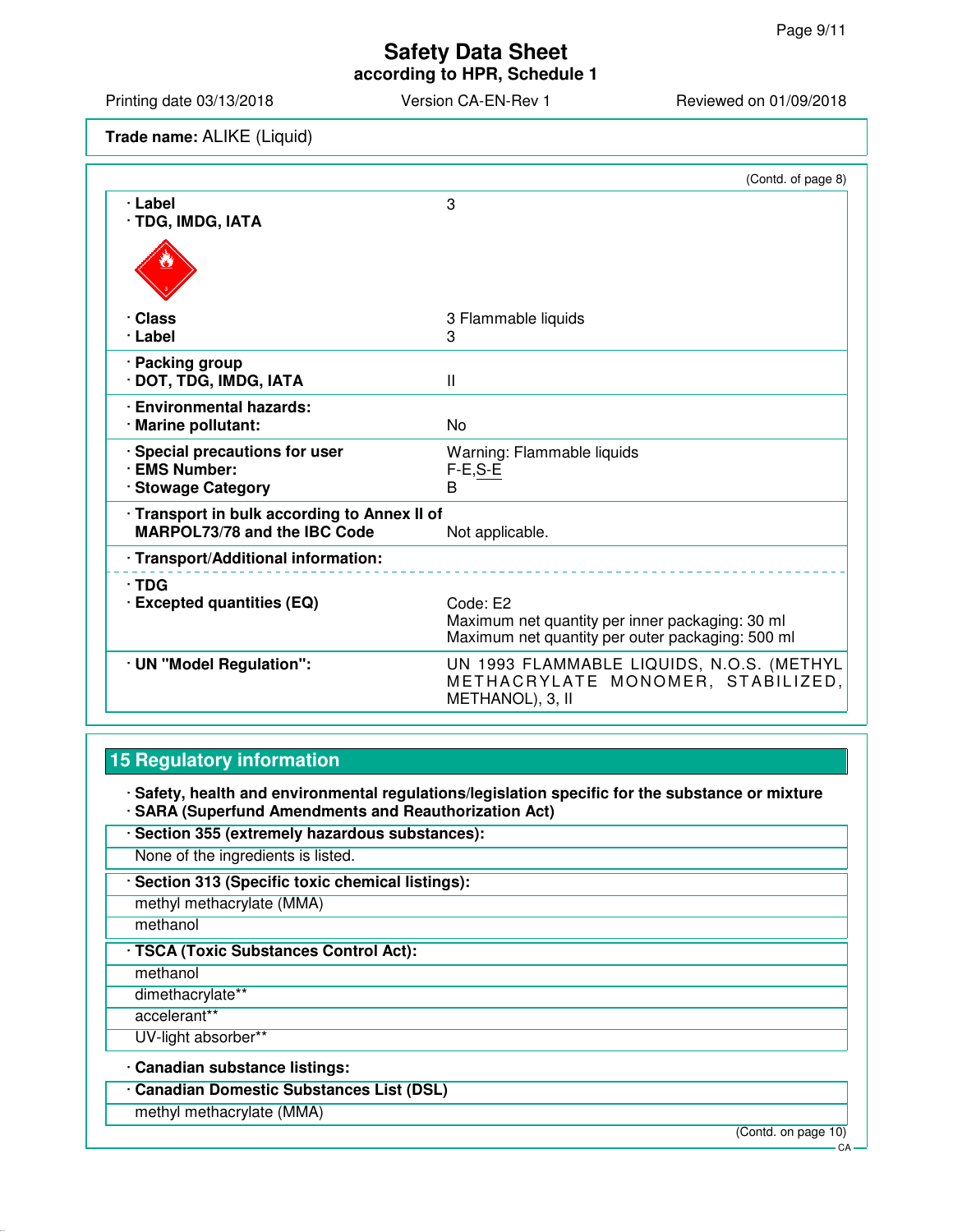**according to HPR, Schedule 1**

Printing date 03/13/2018 Version CA-EN-Rev 1 Reviewed on 01/09/2018

**Trade name:** ALIKE (Liquid)

| (Contd. of page 9)                                                                                                                                                                                                                                                                                                                                                                                                                                                                                                                                                                                                                                                                                                                                                                                                                                                                                                                                                         |
|----------------------------------------------------------------------------------------------------------------------------------------------------------------------------------------------------------------------------------------------------------------------------------------------------------------------------------------------------------------------------------------------------------------------------------------------------------------------------------------------------------------------------------------------------------------------------------------------------------------------------------------------------------------------------------------------------------------------------------------------------------------------------------------------------------------------------------------------------------------------------------------------------------------------------------------------------------------------------|
| methanol                                                                                                                                                                                                                                                                                                                                                                                                                                                                                                                                                                                                                                                                                                                                                                                                                                                                                                                                                                   |
| dimethacrylate**                                                                                                                                                                                                                                                                                                                                                                                                                                                                                                                                                                                                                                                                                                                                                                                                                                                                                                                                                           |
| accelerant**                                                                                                                                                                                                                                                                                                                                                                                                                                                                                                                                                                                                                                                                                                                                                                                                                                                                                                                                                               |
| UV-light absorber**                                                                                                                                                                                                                                                                                                                                                                                                                                                                                                                                                                                                                                                                                                                                                                                                                                                                                                                                                        |
| · Canadian Ingredient Disclosure list (limit 0.1%)                                                                                                                                                                                                                                                                                                                                                                                                                                                                                                                                                                                                                                                                                                                                                                                                                                                                                                                         |
| None of the ingredients is listed.                                                                                                                                                                                                                                                                                                                                                                                                                                                                                                                                                                                                                                                                                                                                                                                                                                                                                                                                         |
| Canadian Ingredient Disclosure list (limit 1%)                                                                                                                                                                                                                                                                                                                                                                                                                                                                                                                                                                                                                                                                                                                                                                                                                                                                                                                             |
| methyl methacrylate (MMA)                                                                                                                                                                                                                                                                                                                                                                                                                                                                                                                                                                                                                                                                                                                                                                                                                                                                                                                                                  |
| methanol                                                                                                                                                                                                                                                                                                                                                                                                                                                                                                                                                                                                                                                                                                                                                                                                                                                                                                                                                                   |
| · GHS label elements<br>The product is classified and labeled according to the Globally Harmonized System (GHS).<br>· Hazard pictograms                                                                                                                                                                                                                                                                                                                                                                                                                                                                                                                                                                                                                                                                                                                                                                                                                                    |
|                                                                                                                                                                                                                                                                                                                                                                                                                                                                                                                                                                                                                                                                                                                                                                                                                                                                                                                                                                            |
| GHS02<br>GHS07                                                                                                                                                                                                                                                                                                                                                                                                                                                                                                                                                                                                                                                                                                                                                                                                                                                                                                                                                             |
| · Signal word Danger                                                                                                                                                                                                                                                                                                                                                                                                                                                                                                                                                                                                                                                                                                                                                                                                                                                                                                                                                       |
| · Hazard-determining components of labeling:<br>methyl methacrylate (MMA)<br>methanol<br>accelerant**<br>dimethacrylate**<br>· Hazard statements<br>Highly flammable liquid and vapour.<br>Harmful if swallowed, in contact with skin or if inhaled.<br>Causes skin irritation.<br>May cause an allergic skin reaction.<br>· Precautionary statements<br>Keep away from heat, hot surfaces, sparks, open flames and other ignition sources. No smoking.<br>Contaminated work clothing should not be allowed out of the workplace.<br>Wear protective gloves/protective clothing/eye protection/face protection.<br>IF ON SKIN (or hair): Take off immediately all contaminated clothing. Rinse skin with water [or shower].<br>Store in a well-ventilated place. Keep cool.<br>Dispose of contents/container in accordance with local/regional/national/international regulations.<br>· Chemical safety assessment: A Chemical Safety Assessment has not been carried out. |
| <b>16 Other information</b>                                                                                                                                                                                                                                                                                                                                                                                                                                                                                                                                                                                                                                                                                                                                                                                                                                                                                                                                                |
| · Department issuing SDS: Regulatory Affairs<br>· Contact:<br><b>Regulatory Affairs</b><br>Telephone No. +1 (708) 597-0900<br>sds@gcamerica.com<br>· Date of preparation / last revision 03/13/2018 / -                                                                                                                                                                                                                                                                                                                                                                                                                                                                                                                                                                                                                                                                                                                                                                    |

· **Abbreviations and acronyms:** GHS: Globally Harmonized System of Classification and Labelling of Chemicals HCS: Hazard Communication Standard (USA) MSDS: Material Safety Data Sheet

(Contd. on page 11)

CA